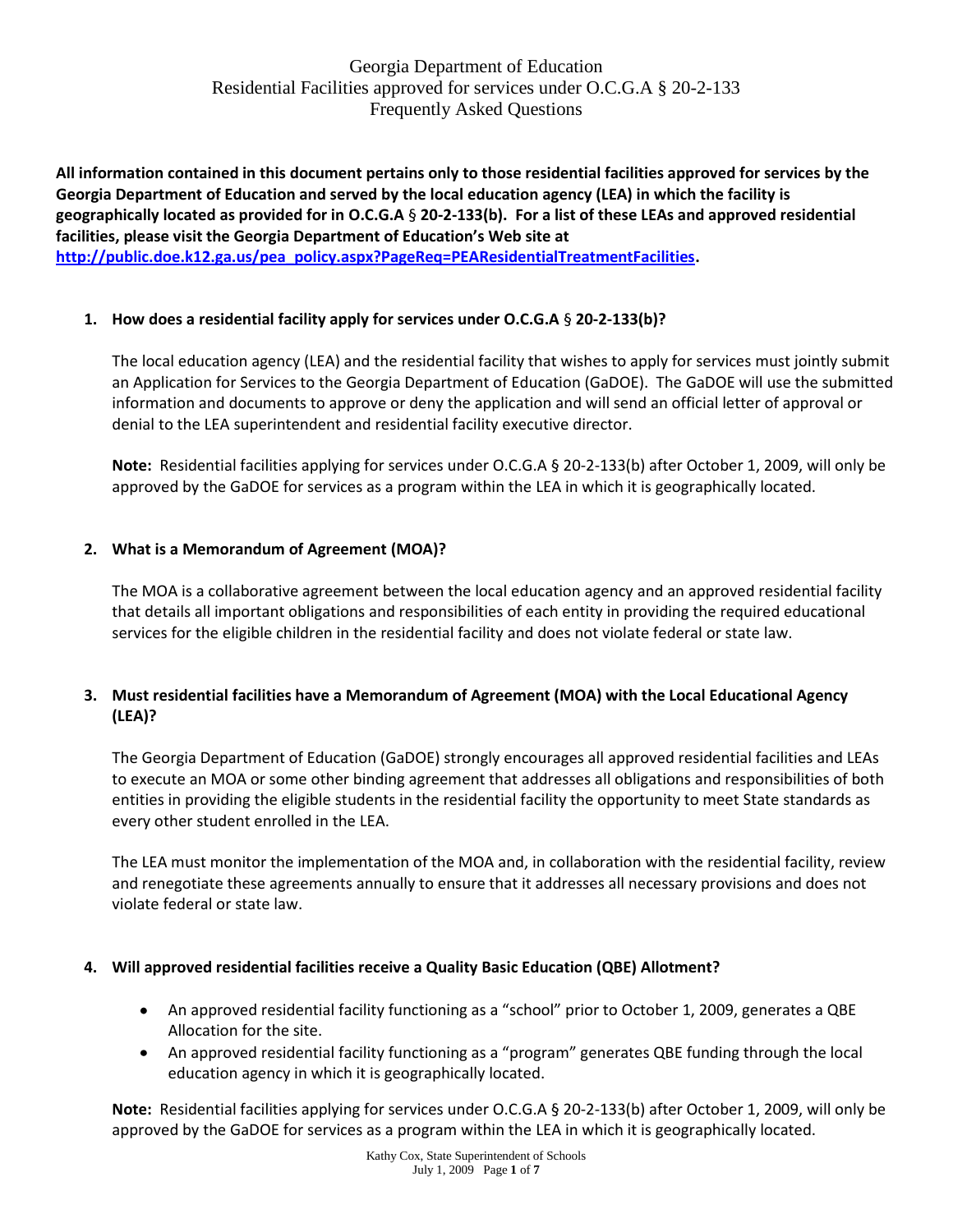#### **5. What federal programs are approved residential facilities eligible to receive?**

Approved residential facilities are eligible to receive a school-based allocation for the children that meet the "eligibility" requirement of O.C.G.A § 20-2-133(b) for:

- o Title I, Part A funding when served by the local education agency (LEA) as a "school" approved prior to October 1, 2009.
- o Title I, Part A reservation when served by the LEA as a "program".
- o Title I, Part D, Subpart 2
	- Only approved residential facilities receiving served as "schools" approved prior to October 1, 2009 are eligible for this formula grant as determined by federal regulations.

LEAs may also receive LEA allocations for some federal programs. However, LEAs may or may not allocate direct funding to schools. If direct funding and/or services from these federal programs are extended to other schools of the LEA, the LEA must also include the approved residential facilities functioning as a school of the LEA prior to October 1, 2009. Examples of federal programs that fit this description are:

- o Title II, Part A Teacher Quality
- o Title II, Part D Enhancing Technology Through Education (Competitive Application)
- o Title III, English Language Learners
- o Title IV, Safe and Drug-Free Schools
- o Title VI, Rural Education Achievement Program (REAP)
- o Individuals with Disabilities Education Act (IDEA)

# **6. What are the implications for local education agencies (LEAs) with approved residential facilities that do not have teachers who meet the highly qualified standard?**

The requirement for "highly qualified teachers" is a federal, No Child Left Behind Act of 2001 (NCLB) requirement and is not optional. This means that approved residential facilities or LEAs are not allowed to use any Title I, Part A funding to pay salaries for teachers and paraprofessionals that are not "Highly Qualified".

The relationship in regards to operating procedures between the residential facility and the LEA is determined at the local level; therefore, hiring responsibilities must be determined between the two entities and clearly delineated in a Memorandum of Agreement or other service agreement.

## **7. Would the local education agency (LEA) be responsible for hiring a highly qualified teacher to provide services to the targeted students for Title I, Part A in an approved residential facility?**

This would depend upon the service agreement or Memorandum of Agreement (MOA) between the LEA and the approved residential facility.

Regardless of who bears the responsibility for hiring staff at approved residential facilities, Title I, Part A funds may not be used to pay the salary of non-highly qualified teachers and paraprofessionals.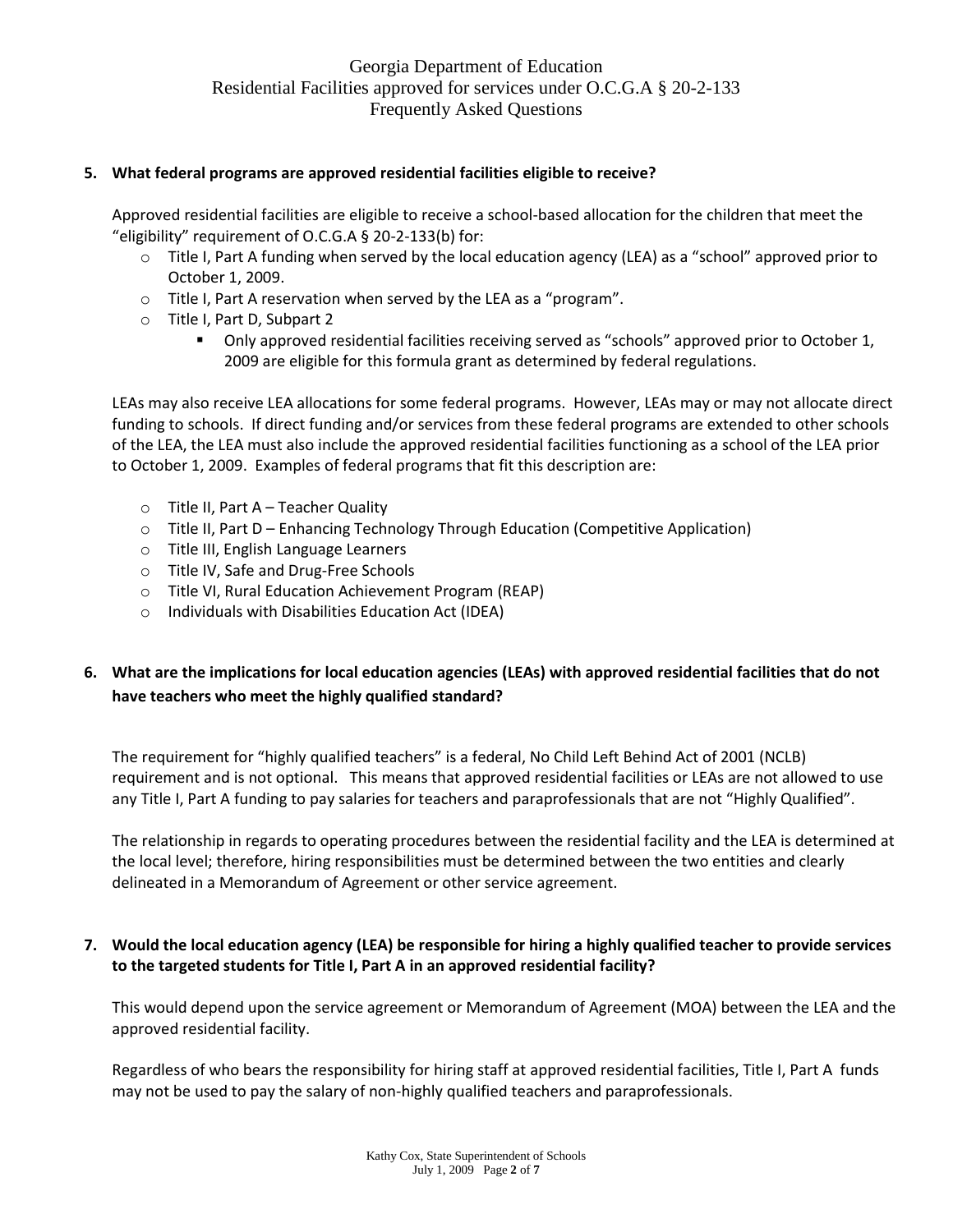#### **8. Are teachers of an approved residential facility eligible to participate in the Teacher Retirement System (TRS)?**

Participation is governed by TRS. For details, please visi[t http://www.trsga.com](http://www.trsga.com/).

In order to qualify for TRS, a teacher must be certified, highly-qualified in the field in which they are working, and they must be an employee of the school district. Based on these requirements, employees of an approved residential facility would not be eligible unless their employees are employees of the local education agency.

### **9. Are local education agencies (LEAs) responsible for providing instruction, instructional and administrative support for eligible students residing in an approved residential facility (e.g. teachers, administrators, clerical, counseling, paraprofessionals, basic supplies, textbooks)?**

LEAs are required to assist Georgia Department of Education approved residential facility with state and federal funding. However, O.C.G.A § 20-2-133(b)(5) holds LEAs are harmless for expending local funds for the education of the "eligible" students unable to leave the approved residential facility.

The LEA receives a Quality Basic Education (QBE) allotment based on the number of eligible children served by the approved residential facility and reported in the required Full-Time Equivalent (FTE) submissions. This funding provides for many of the instructional and administrative support of the eligible students.

In order to assist LEAs with the education requirements in lieu of local funds, the statute provides for an annual state grant to be regulated by the Georgia State Board of Education. This provides another source of funding for assisting LEAs with providing educational services as required by law.

Federal Title I, Part A funds may be to supplement the instructional and administrative support of the eligible students but must be used for highly qualified teachers and paraprofessionals. The Individuals with Disabilities Education Act (IDEA), and other federal funding sources are accessible to LEAs to assist with funding the education of eligible children served by a residential facility.

The LEA and the approved residential facilities should agree upon and clearly delineate in a Memorandum of Agreement (MOA) or other service agreement, the responsibilities of the LEA and the approved residential facility in meeting the requirement of state and federal law.

## **10. Could an approved residential facility purchase additional textbooks using the local education agency (LEA's) discount as textbooks prices are so costly when ordered in such small quantities?**

The LEA should treat an approved residential facility as any other school or program in its district. Therefore, eligible children should be provided textbooks and the LEA should assist the approved residential facility in providing additional textbooks using other residential facility funding sources as needed.

However, that is a local school district decision and might be best addressed in a Memorandum of Agreement (MOA) or services agreement.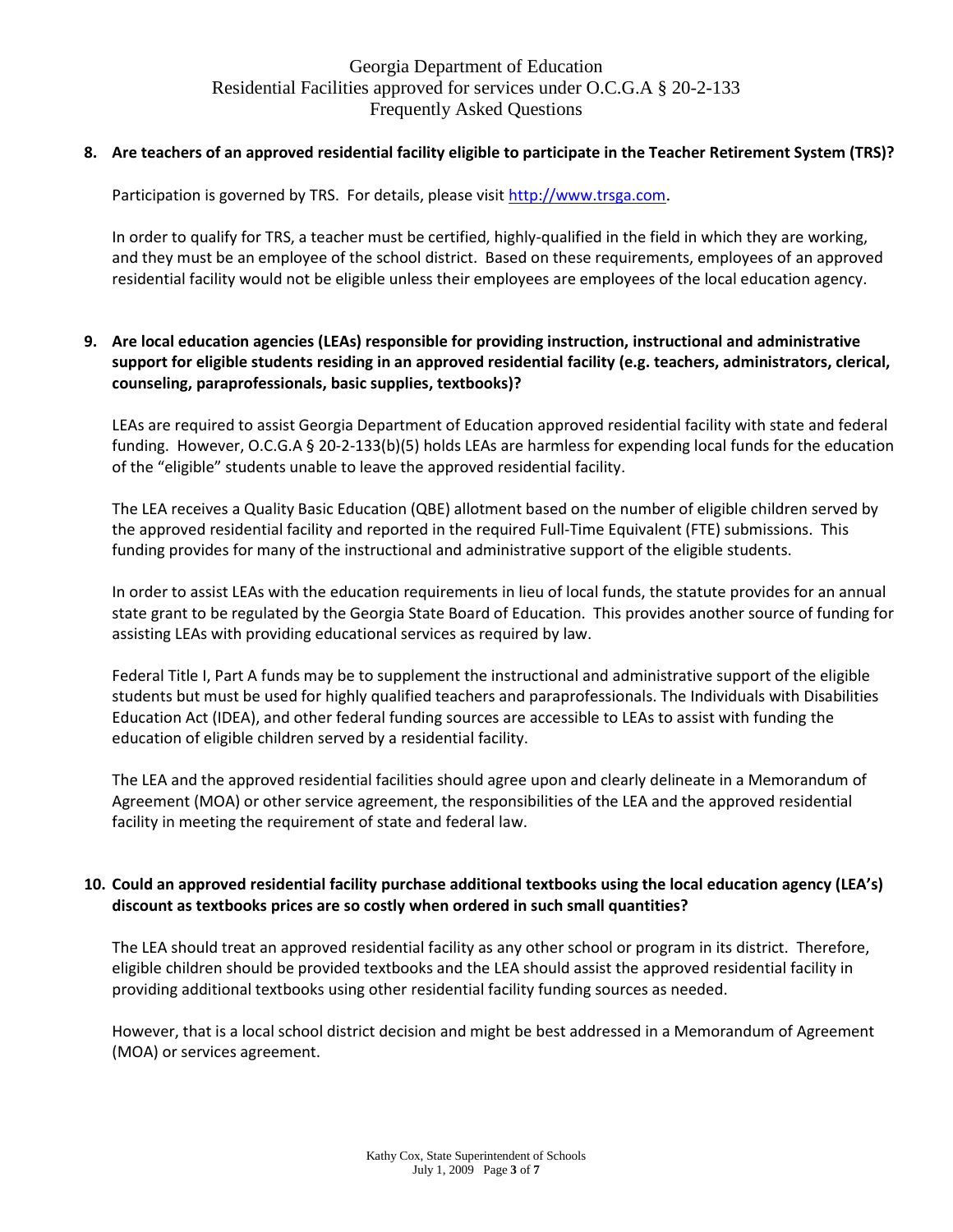#### **11. Are teachers in approved residential facilities eligible to participate in certification classes and Professional Learning Units (PLUs) provided by the local education agency (LEA)?**

Yes. Professional learning is included in the Quality Basic Education (QBE) funding allocated to the residential facility approved for services under O.C.G.A § 20-2-133(b) based on the Full-Time Equivalent (FTE) report of "eligible" children. The facility should work with the LEA to determine the use of these professional learning dollars. The terms of ongoing professional learning should be clearly delineated in the Memorandum of Agreement (MOA) or other service agreement with the LEA.

#### **12. May the approved residential facility use the local education agency's (LEA) substitute teacher procedures?**

There is nothing in O.C.G.A § 20-2-133(b) that prohibits an approved residential facility from using the LEA substitute teacher procedure. However, this is a decision determined best at the local level and should be considered for inclusion in the MOA or other service agreement with the LEA.

### **13. If an approved residential facility is served as a "school" by its local education agency (LEA) and educates some children on-site and sends some children to the LEA schools, are those select students attending the LEA schools eligible for services from the LEA?**

Students served in an approved residential facility and educated in the regular schools of the LEA rather than onsite would be served in the same manner as any other student in the LEA.

## **14. Are services for Occupational Therapy, Physical Therapy, and speech provided by the local education agency (LEA) for students in approved residential facilities**

LEAs are responsible for the provision of all educational services identified in a student's Individualized Education Program (IEP).

#### **15. May the GaDOE provide waivers for Adequate Yearly Progress (AYP) and other testing requirements for students served in an approved residential facility**

NCLB requires all schools to have an AYP determination. The Georgia Department of Education does not have the authority to waive this federal requirement. Please see State Board Rule 160-3-1-.07 concerning testing requirements a[t http://www.gadoe.org/\\_documents/doe/legalservices/160-3-1-.07.pdf](http://www.gadoe.org/_documents/doe/legalservices/160-3-1-.07.pdf) and the following document on the testing requirements for Students with Disabilities found at the following Web address: [http://www.gadoe.org/DMGetDocument.aspx/nclb\\_exceptional.pdf?p=4BE1EECF99CD364EA5554055463F1FBB](http://www.gadoe.org/DMGetDocument.aspx/nclb_exceptional.pdf?p=4BE1EECF99CD364EA5554055463F1FBB77B0B70FECF5942E12E123FE4810FFF5B440E78DF74A7BADF3B974243674EA76&Type=D) [77B0B70FECF5942E12E123FE4810FFF5B440E78DF74A7BADF3B974243674EA76&Type=D](http://www.gadoe.org/DMGetDocument.aspx/nclb_exceptional.pdf?p=4BE1EECF99CD364EA5554055463F1FBB77B0B70FECF5942E12E123FE4810FFF5B440E78DF74A7BADF3B974243674EA76&Type=D)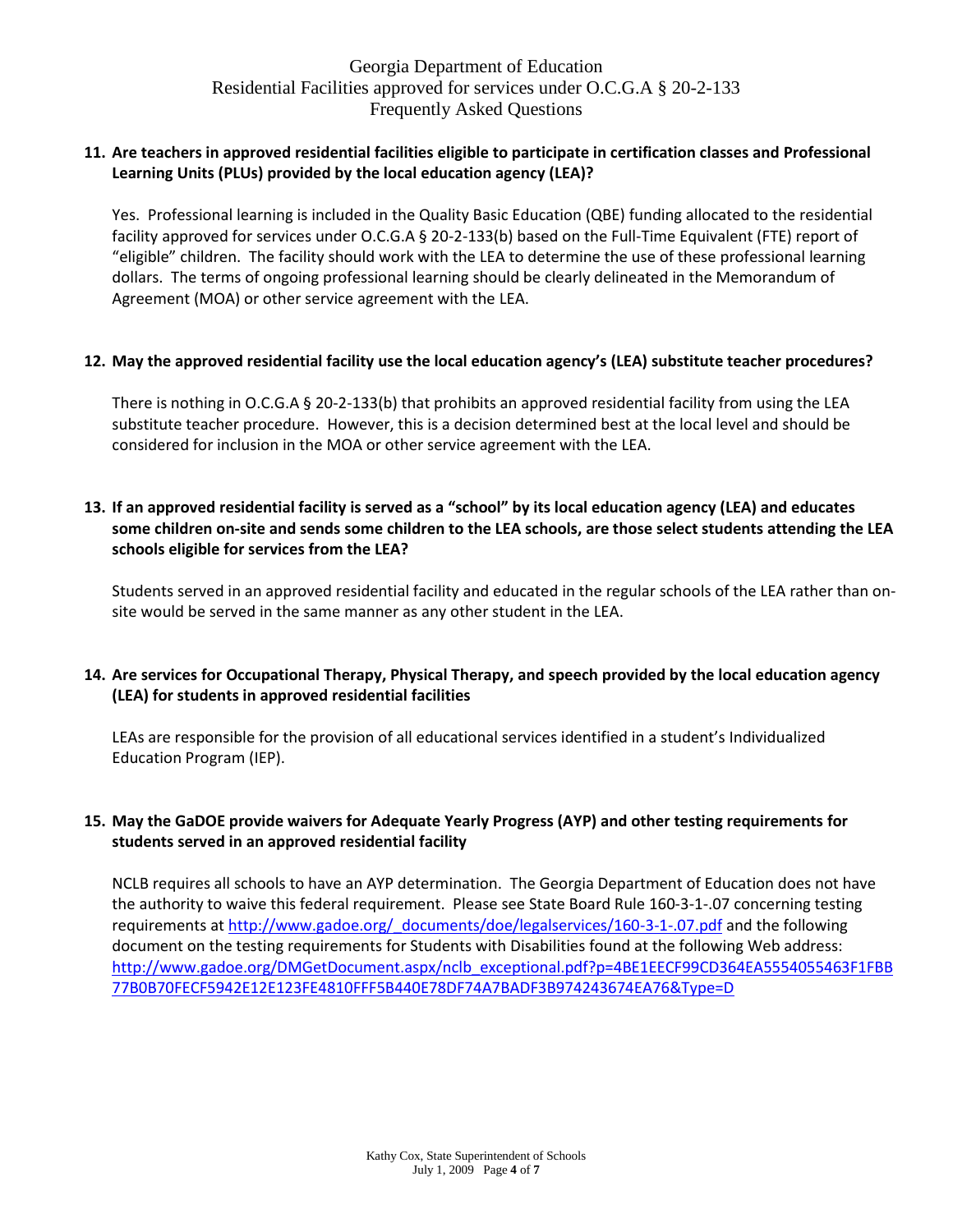#### **16. Are graduation coaches provided for an approved residential facility?**

The provision of a graduation coach is no longer a line item in the Georgia Department of Education (GaDOE) budget.

In the 2009 Legislative Session, the General Assembly passed and the Governor signed into law, the FY10 Appropriations Bill. Funding for Graduation Coaches are now included in the Quality Basic Education (QBE) formula. Basically this means that local education agencies (LEAs) are no longer required to hire a graduation coach.

Approved residential facilities and served as "schools" prior to October 1, 2009, by an LEA receives this funding through their QBE allocation. Approved residential facilities served as "programs" by the LEA should discuss the need for adding this service for inclusion in the Memorandum of Agreement (MOA) or other service agreement with the LEA.

#### **17. Are local education agencies (LEAs) required to monitor and/or evaluate approved residential facilities?**

The LEA is responsible for providing all educational programs, including special education and related services  $[O.C.G.A \S 2O-2-133(b)(1)].$ 

Therefore, since the education of students residing in an approved residential facility is under the authority of LEA, the LEA should use the same process to monitor and evaluate educational services provided by or to these residential facilities as it would any school or program located in the LEA.

#### **18. Who is responsible for issuing a Georgia High School diploma for students graduating from an approved residential facility and served as a "school" prior to October 1, 2009, by a local education agency (LEA)?**

Since students may enter an approved residential facility in a variety of ways: Enrollment by the Department of Human Resources (DHR) or the Department of Juvenile Justice (DJJ); enrollment by parents or guardians; enrollment by other school districts in Georgia; and enrollment by public agencies and school districts in other states, the responsibility for issuing a diploma will depend on how a student is enrolled in an approved residential facility.

- A student placed in an approved residential facility by the DHR or DJJ and meets the requirements for receiving a high school diploma should receive a high school diploma from the LEA in which the approved residential facility is geographically located. [O.C.G.A. § 20-2-133(b)(1)]
- A student placed in an approved residential facility by another Georgia school district would not be eligible for receiving a Georgia high school diploma from the LEA in which the residential facility is geographically located. [O.C.G.A. § 20-2-133(b)(2)] Therefore, the LEA **placing** a student in an approved residential facility is responsible for addressing the issuance of a high school diploma for the students it places in an approved residential facility. The LEA placing the student may issue a diploma on its own accord, or it may contract with the LEA in which the approved residential facility serving the student is located to do so. [O.C.G.A. § 20-2-133(a), 20-2-293(a), and 20-2-150(a)].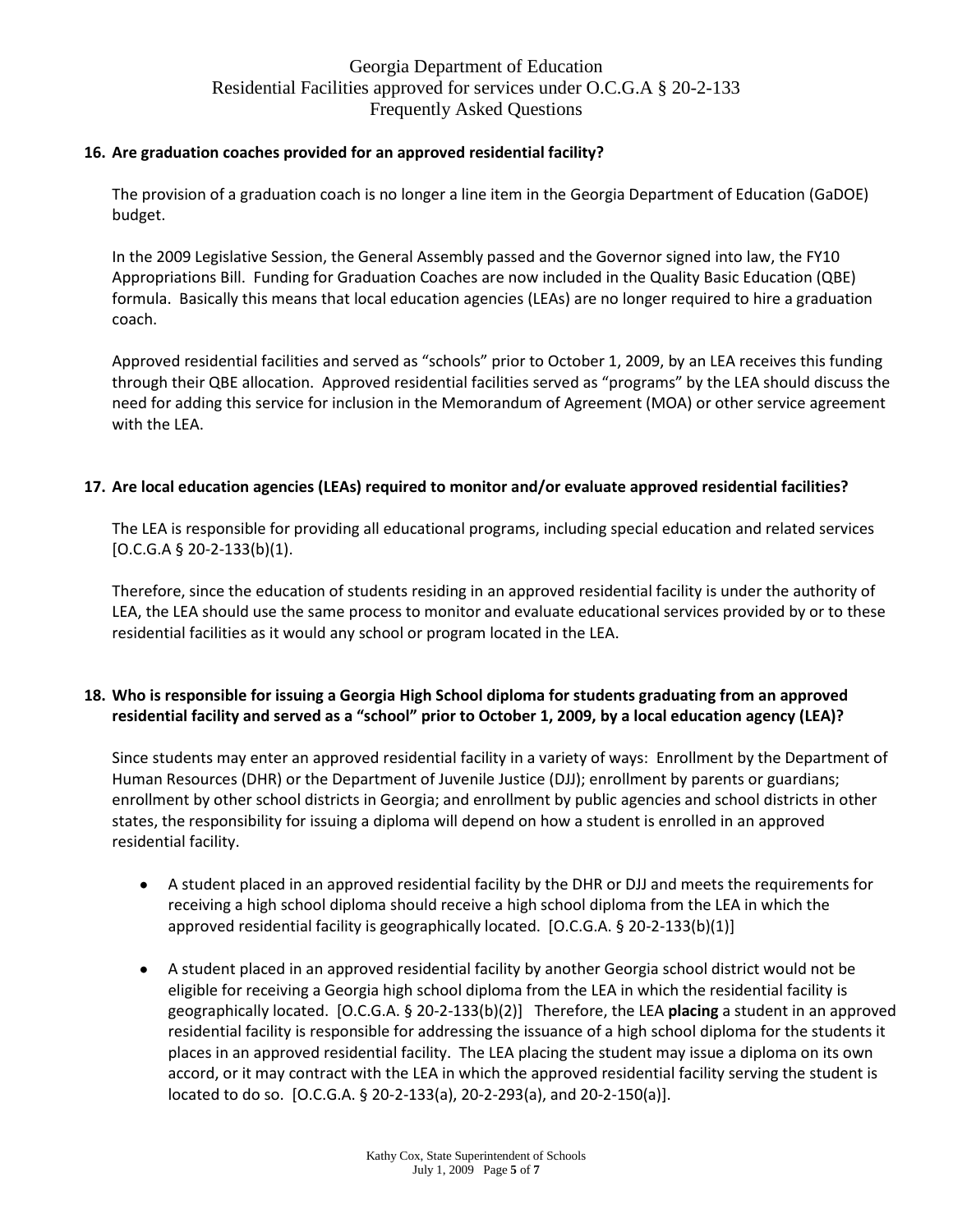- A student placed in an approved residential facility by an agency from another state would not be entitled to a high school diploma from a Georgia public school district as no school district would have the obligation to serve the student. Students placed by other states may be entitled to earn a diploma issued by their originating state depending on the laws of that state.
- Students placed in a residential facility by parents are not the responsibility of the LEA in which the student would have resided since the parent has the authority to choose to enroll his or her child in a non-public course of study [O.C.G.A. § 20-2-690.1] nor does the LEA have the authority to issue a Georgia high school diploma to a student that did not complete the high school graduation requirements under its authority. Accordingly, parentally placed students in an approved residential facility would not be entitled to be issued a Georgia high school diploma.

The Georgia Department of Education lacks the authority to issue Georgia high school diplomas beyond its operation of the three state schools.

## **19. When a local education agency (LEA) is accredited by the Southern Association of Colleges and Schools (SACS) and elected to serve a residential facility approved prior to October 1, 2009 as a "school after the accreditation process had been finalized, is the approved residential facility considered to be accredited?**

Unlike a new school started by the LEA in the middle of an accreditation cycle, the approved residential facility functioning as a school would not automatically be considered accredited; rather, SACS would consider accreditation for these facilities on an individual basis. Among other things, SACS would consider:

- $\bullet$ If the approved residential facility functioning as a school is part of the LEA plan for accreditation.
- If the educational program takes place in an acceptable learning environment.
- If the hiring practices and the qualifications of teachers are in line with SACS expectations.
- If the approved residential facility functioning as a school was previously accredited under the Department of Juvenile Justice (DJJ).
- If the approved residential facility functioning as a school provides instruction that follows the Georgia Performance Standards (GPS) and/or leads to a high school diploma.

## **20. Do all students served in an approved residential facility qualify for free or reduced-priced meals?**

Students placed in an approved residential facility by the Department of Human Resources (DHR) or the Department of Juvenile Justice (DJJ) are considered eligible for free or reduced-priced meals. Students placed by parents or by other local education agencies (LEAs) must have an approved free or reduced meal application based on the National School Nutrition Program eligibility requirements to qualify for free or reduced-priced meals. The LEA should not require the approved residential facility to use the LEA's free or reduced meals form if the residential facility already participates in the National School Lunch Program.